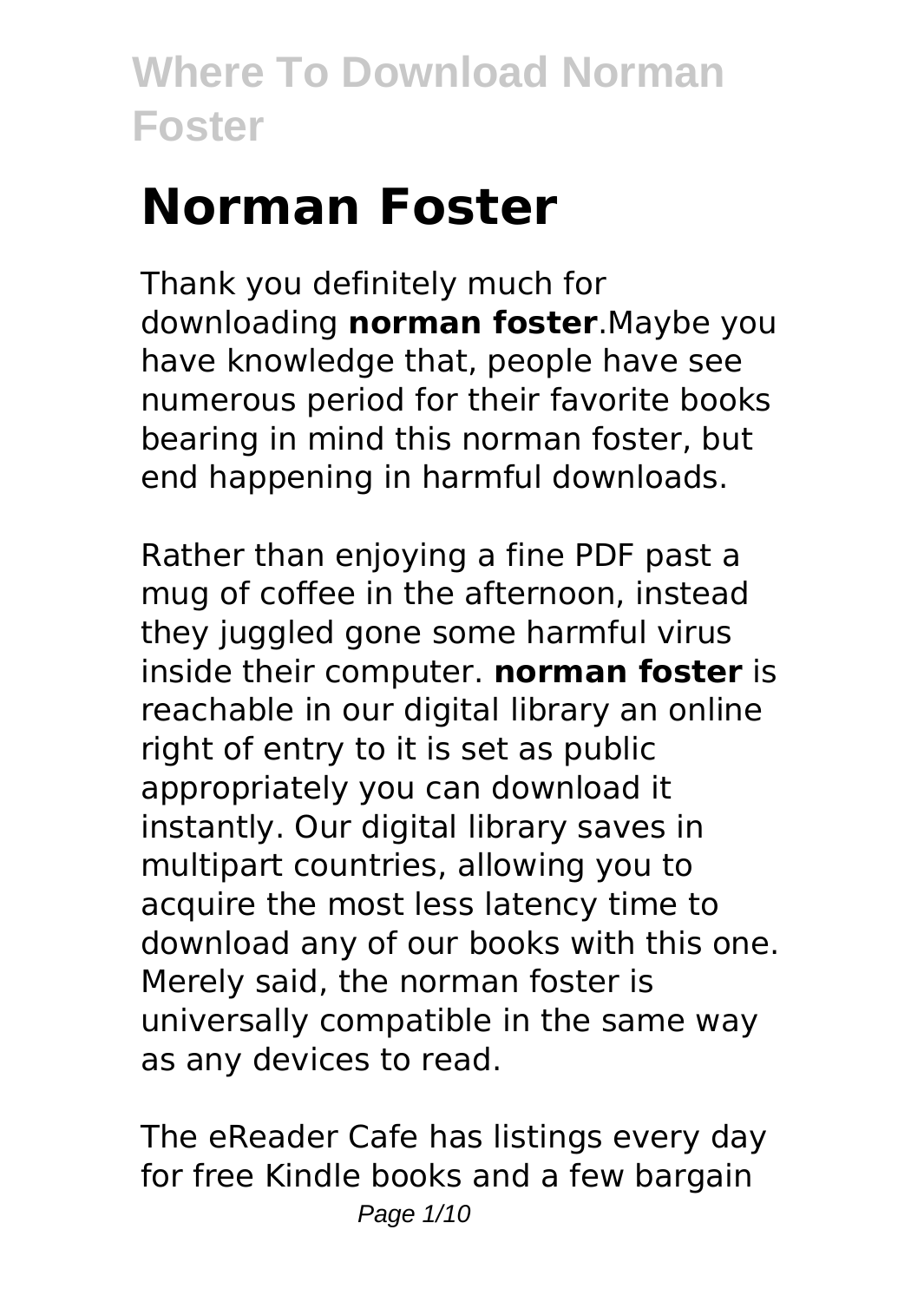books. Daily email subscriptions and social media profiles are also available if you don't want to check their site every day.

#### **Norman Foster**

Norman Robert Foster, Baron Foster of Thames Bank, OM, Kt, RA, HonFREng (born 1 June 1935) is an English architect and designer. Closely associated with the development of hightech architecture, Foster is recognised as a key figure in British modernist architecture.His architectural practice Foster + Partners, first founded in 1967 as Foster Associates, is the largest in the United Kingdom ...

#### **Norman Foster, Baron Foster of Thames Bank - Wikipedia**

Foster + Partners is a global studio for architecture, engineering, urban and landscape design, rooted in sustainability. Foster + Partners. Search Search Foster + Partners. Recommended searches. Sustainability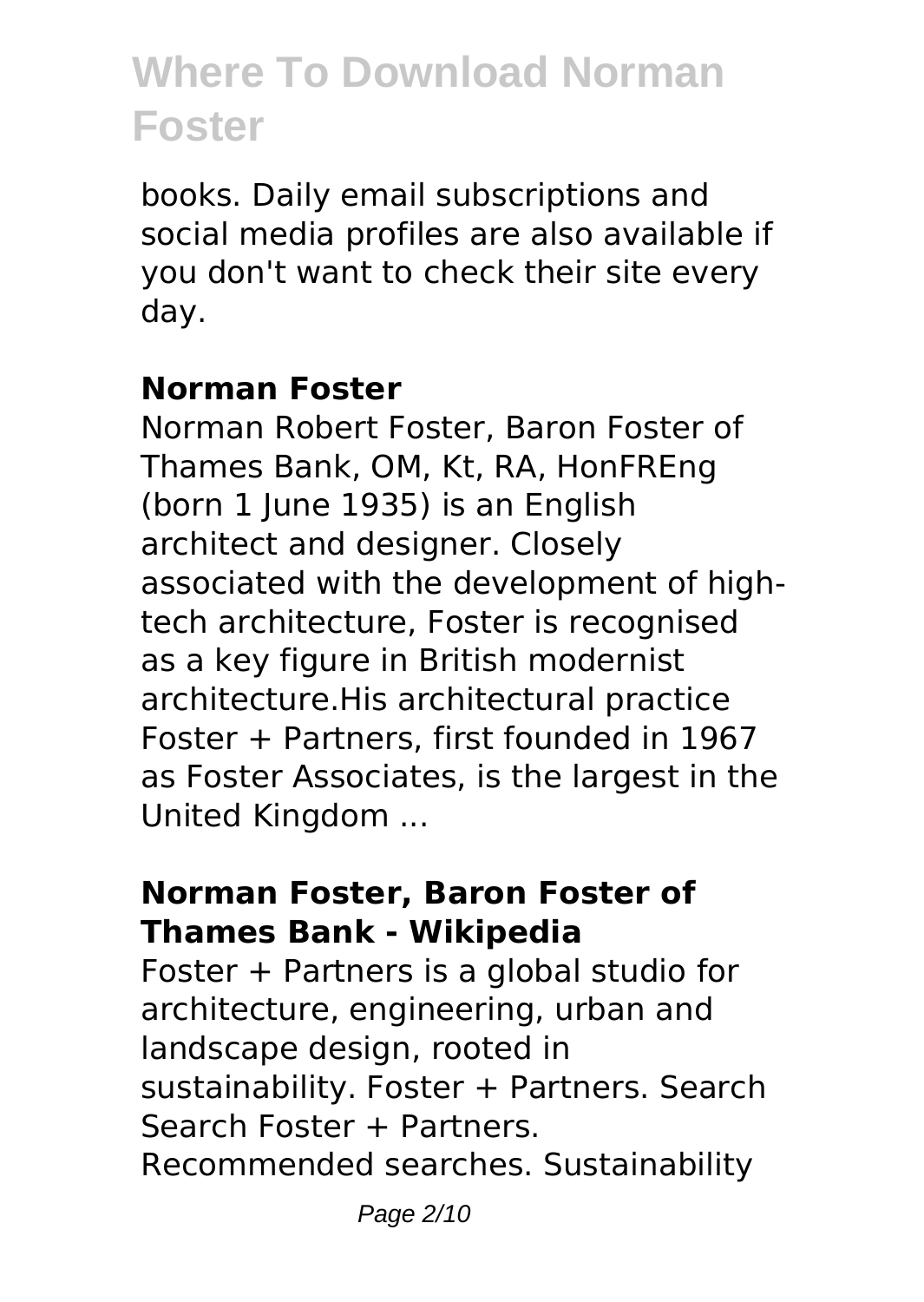Principles; Diversity and Inclusion; Tax Strategy 2022; Gender Pay Gap Report 2021;

### **Architectural Design and Engineering | Foster + Partners**

Norman Foster Foundation is a non-profit institution listed nº1818 in the National Public Register of Cultural Foundations, Ministry of Justice of the Government of Spain. Monte Esquinza, 48. 28010 Madrid, Spain | +34 913 898 965 | info@normanfosterfoundation.org. Follow us Facebook; Instagram;

#### **Home — Norman Foster Foundation**

Norman Robert Foster, Baron Foster of Thames Bank, OM, FRIBA, FCSD, RDI (born 1 June 1935) is an English architect. His company, Foster and Partners, has an international design practice. He is the United Kingdom's biggest builder of landmark office buildings.

### **Norman Foster, Baron Foster of**

Page 3/10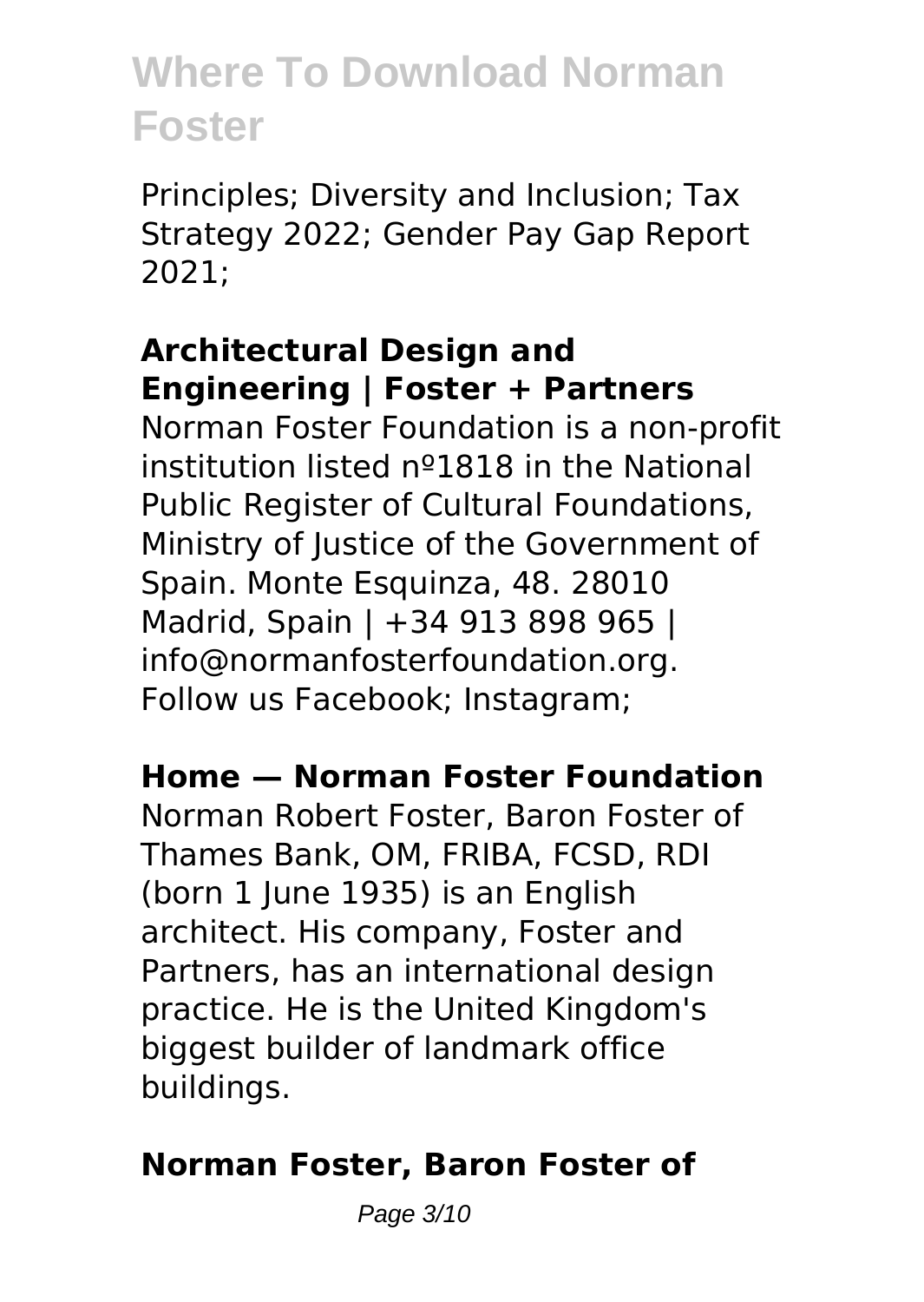### **Thames Bank - Simple English Wikipedia ...**

The architecture of the British Norman Foster (born 1935) is known not only for its "high-tech" modernism, but also for being some of the first large-scale energy-sensitive designs in the world. Norman Foster buildings establish an exciting presence wherever they are built — in Bilbao, Spain the welcoming canopies of the metro stations built in 1995 are known as "Fosteritos," which means ...

### **Norman Foster Portfolio of Buildings and Projects - ThoughtCo**

Sir Norman Foster is a prominent British architect known for his innovative structural designs, as seen with edifices like Berlin's Reichstag, New York City's Hearst Tower and London's City Hall.

### **Norman Foster - Buildings, Structures & Architect - Biography**

Leben. Norman Foster wurde in Reddish, Stockport, England als Sohn einer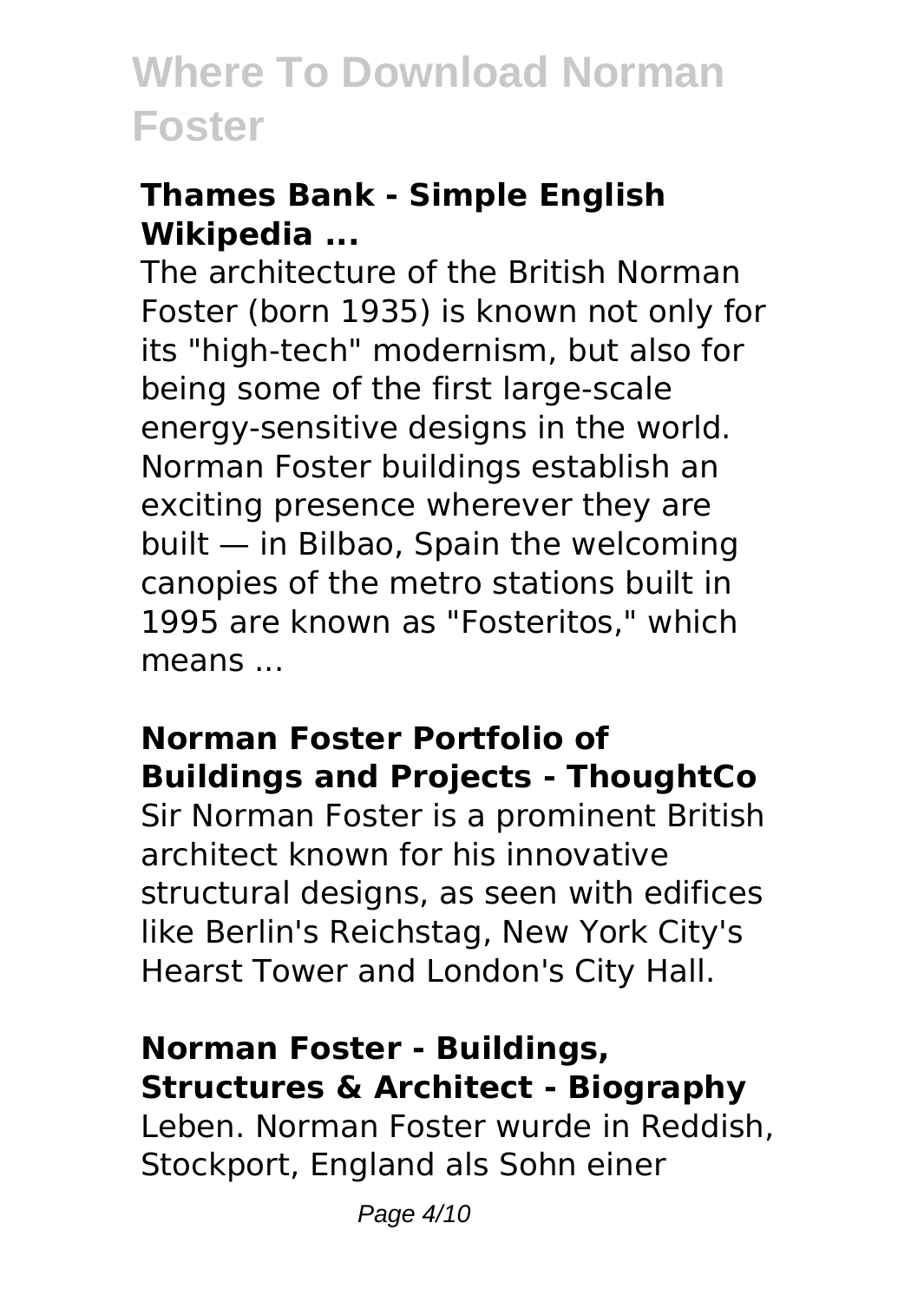Arbeiterfamilie geboren. Er begeisterte sich schon früh für die Architektur und zeigte Begabungen auf diesem Gebiet. Nachdem er seinen Militärdienst bei der Royal Air Force abgeleistet hatte, studierte er zunächst an der Universität Manchester und erhielt nach dem Examen 1961 ein Stipendium an der Yale School of Art ...

### **Norman Foster – Wikipedia**

Norman Foster, baron Foster of Thames Bank, né le 1 er juin 1935 à Manchester, est un architecte britannique. Émule de Buckminster Fuller, Foster est l'un des principaux représentants de l'architecture high-tech avec, entre autres, Richard Rogers.. Biographie. Norman Foster quitte l'école à l'âge de 16 ans pour entrer dans la vie active, puis effectuer son service militaire dans la ...

### **Norman Foster (architecte) — Wikipédia**

Foster + Partners has a vast and diverse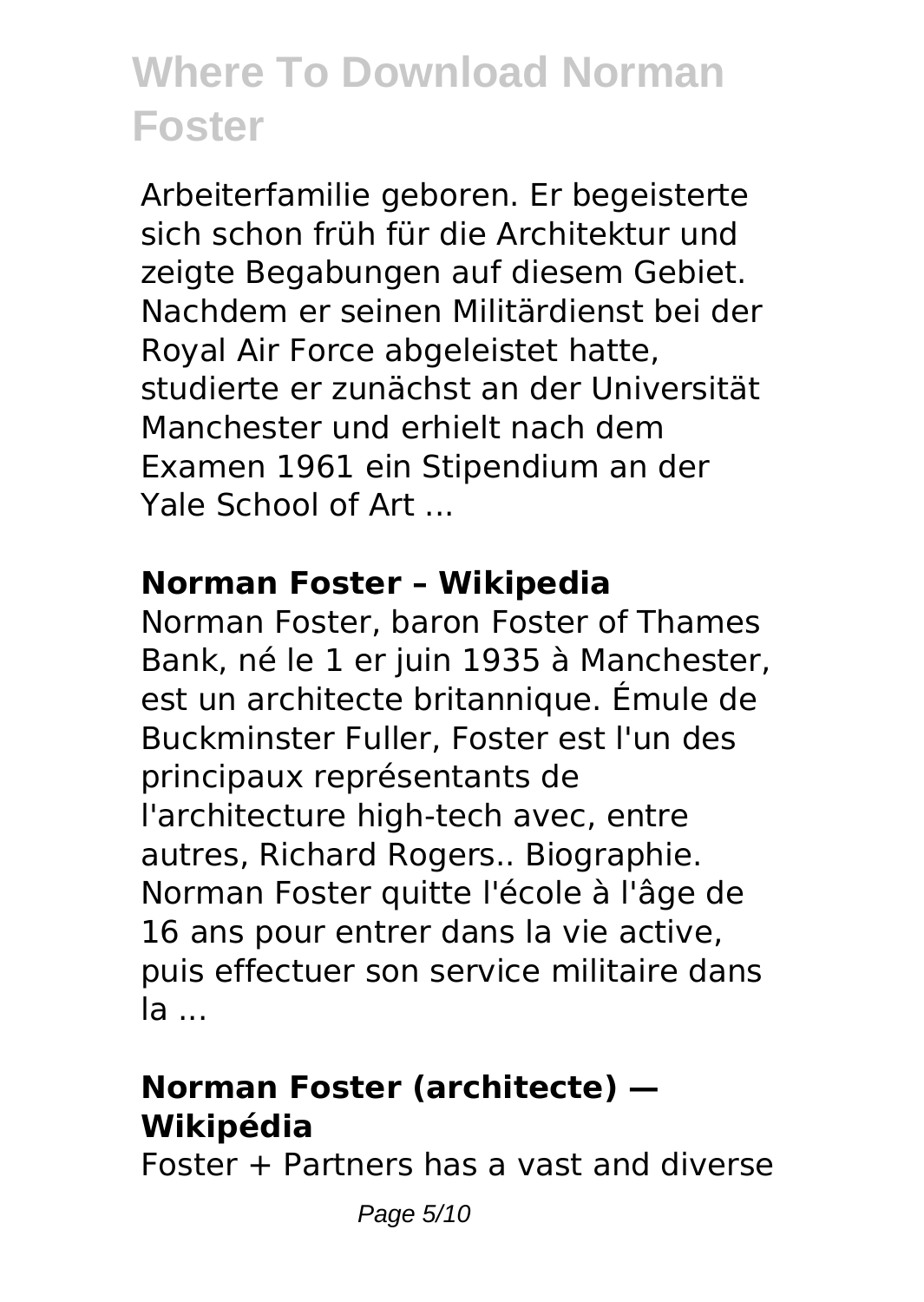portfolio of architecture, engineering, design, urban and landscape projects around the world. Expore our projects.

### **Landscape and Structural Architecture Projects | Foster + Partners**

 $Factor +$  Partners is a British architectural, engineering, and integrated design practice founded in 1967 as Foster Associates by Norman Foster. It is the largest architectural firm in the UK with over 1,500 employees in 13 studios worldwide. History. Foster + Partners London office. Established by Norman Foster as ...

### **Foster and Partners - Wikipedia**

Above: Norman Foster intends to contribute to the rebuilding of Kharkiv. Top: the city has been heavily damaged in the war. At the meeting, which was also attended by Oxford University professor ...

### **Norman Foster "to assemble the**

Page 6/10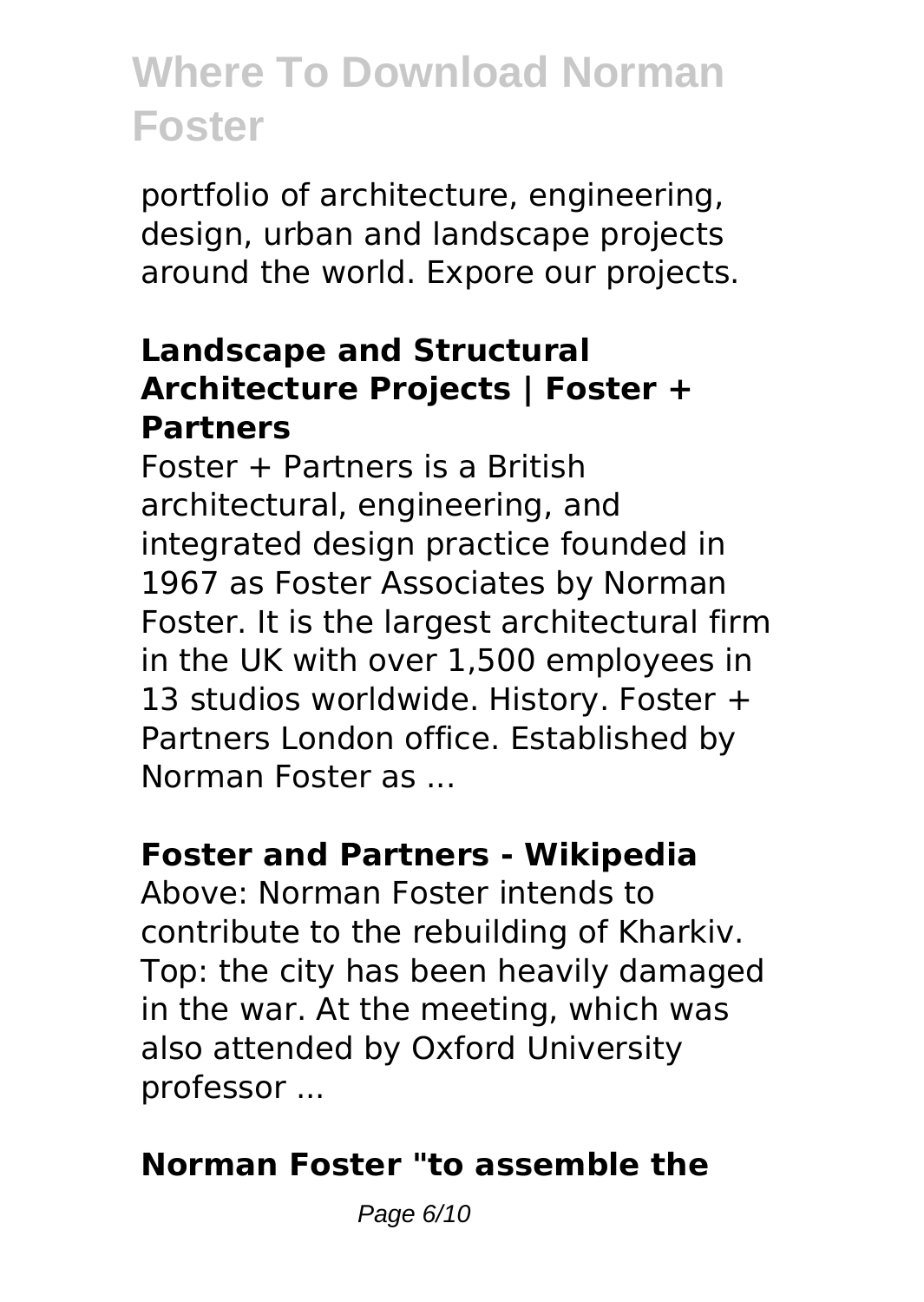### **best minds" to rebuild Ukrainian city of ...**

The Norman Foster Foundation is based in Madrid and operates globally. Visit https://www.normanfosterfoundation.org / for more information or follow us on Facebook, Instagram, Twitter and Vimeo.

#### **Holcim and Norman Foster Foundation rethink emergency shelters**

Foster's role as a reference figure, shaping visions from the position that decades of projects have secured for him, is the hallmark of his recent years, a figure of research embodied by his Norman Foster Foundation in Madrid (Domus 1010, October 2017) and by his frequent tendency to putting into perspective the multiple architectural and ...

#### **Norman Foster: projects and interviews from the Domus archive**

Norman Foster (Reddish, 1935) Arquitecto británico. Es el creador de la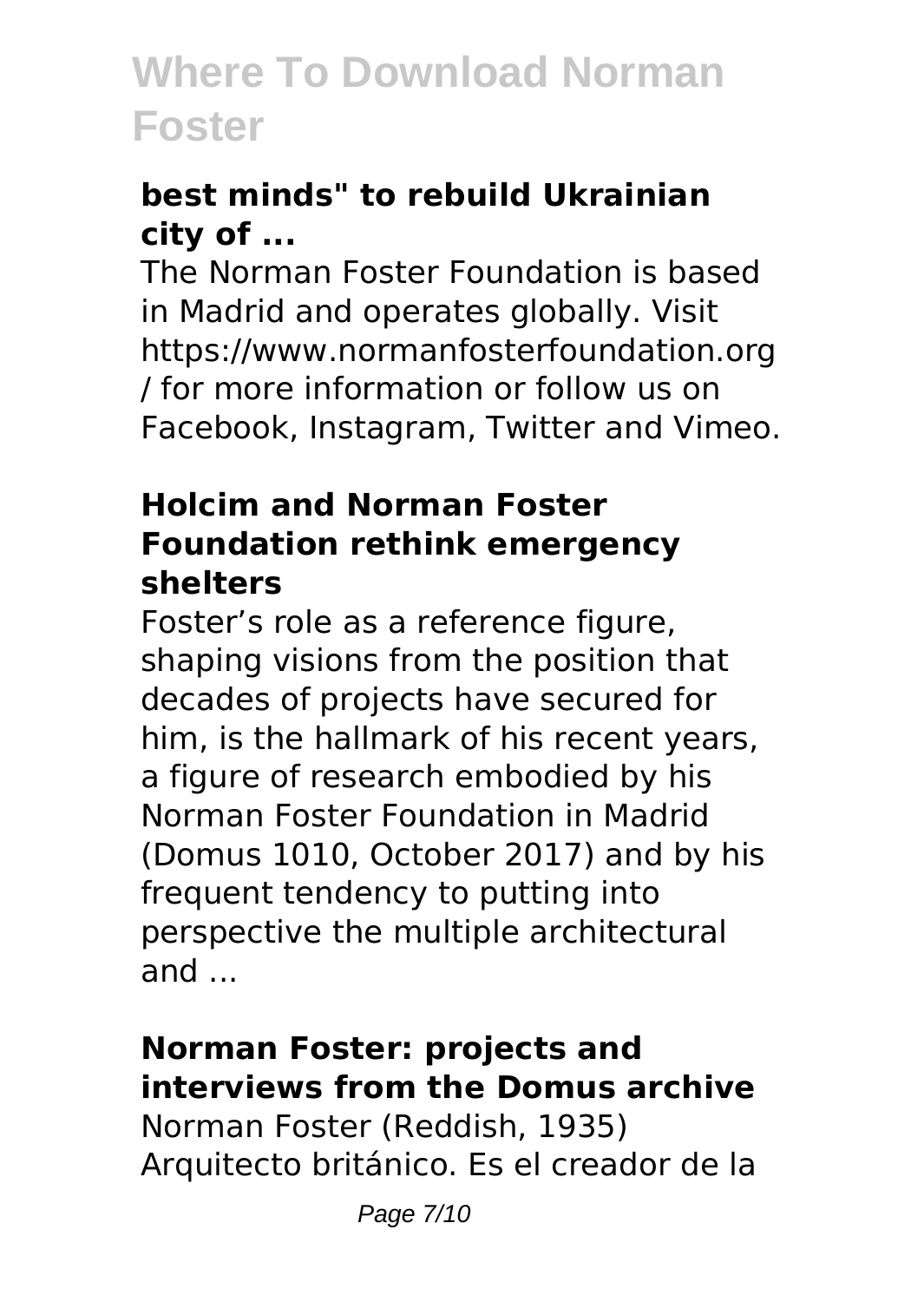corriente arquitectónica denominada High-Tech; el término no fue acuñado por él sino por el arquitecto y crítico Peter Buchanan en 1983, con motivo de la presentación de la fábrica Renault de Norman Foster La idea de esta tendencia es la de solucionar distintos problemas arquitectónicos mediante los medios ...

### **Biografia de Norman Foster - Biografias y Vidas .com**

Photo is by Norman Foster. The HSBC building was a huge step up in scale for Foster Associates, but the project ended up being "exactly like the model" that the studio made of the skyscraper ...

#### **Foster's Hong Kong HSBC building is a revolutionary high-tech ... - Dezeen**

British architect Norman Foster's prominence is indisputable. The architectural firm he founded in 1967, Foster + Partners, has received hundreds of awards and citations for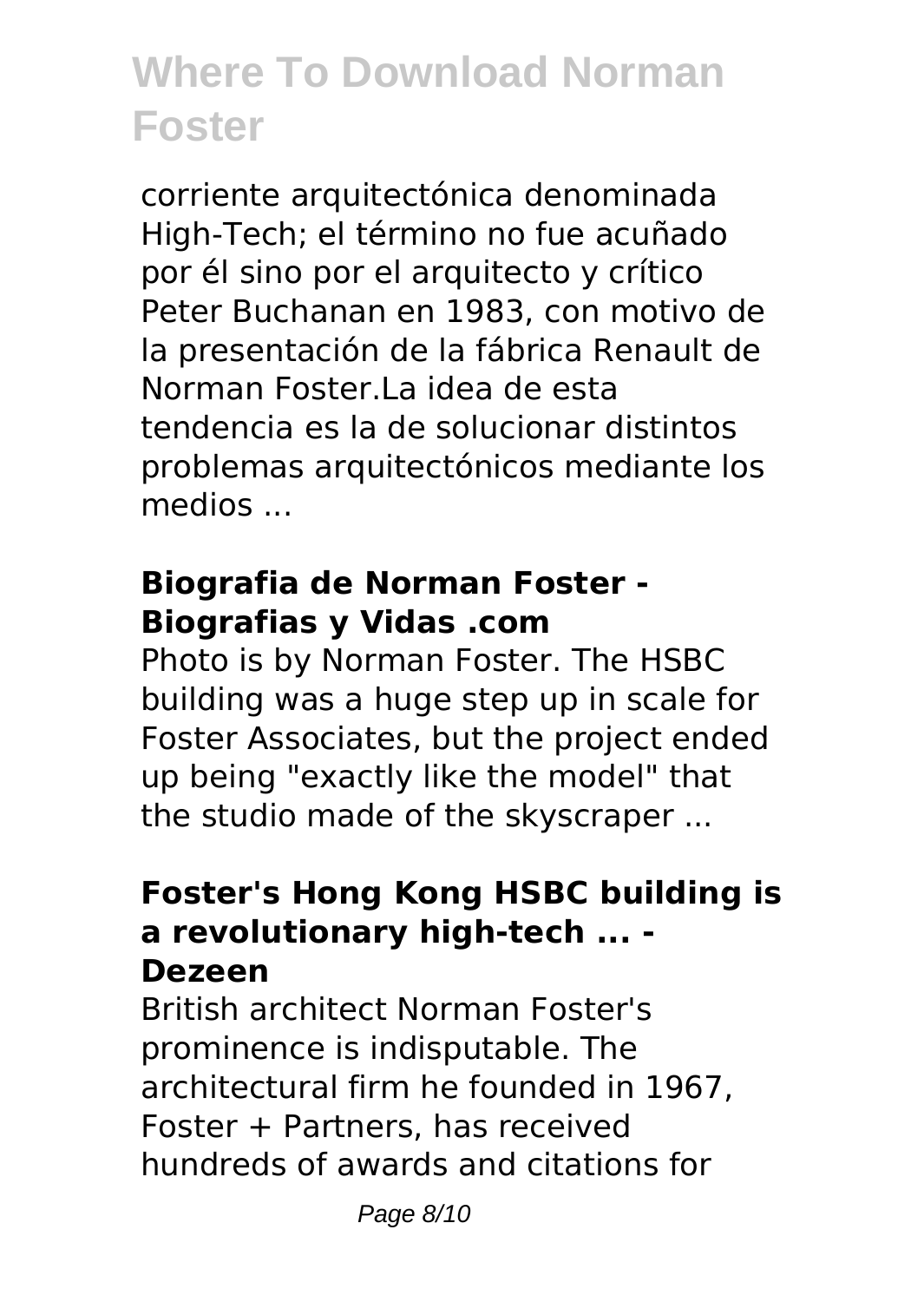excellence over the years. Now a worldwide presence, the firm has also won more than 100 international and national competitions [source: The Telegraph].

### **10 Influential Green Architects | HowStuffWorks**

Biografía de Norman Foster Paradójicamente, tenemos que agradecer a sus orígenes humildes que Norman Foster se haya convertido en el arquitecto estrella que todos conocemos. Como explica Deyan Sudjic en su biografía del personaje, publicada en 2011, si de joven Foster hubiera podido pagarse un avión, hoy no sería arquitecto.

#### **Norman Foster: el arquitecto más famoso del mundo**

Norman Foster 1999 Laureate. Renzo Piano 1998 Laureate. Sverre Fehn 1997 Laureate. Rafael Moneo 1996 Laureate. Tadao Ando 1995 Laureate. Christian de Portzamparc 1994 Laureate. Fumihiko